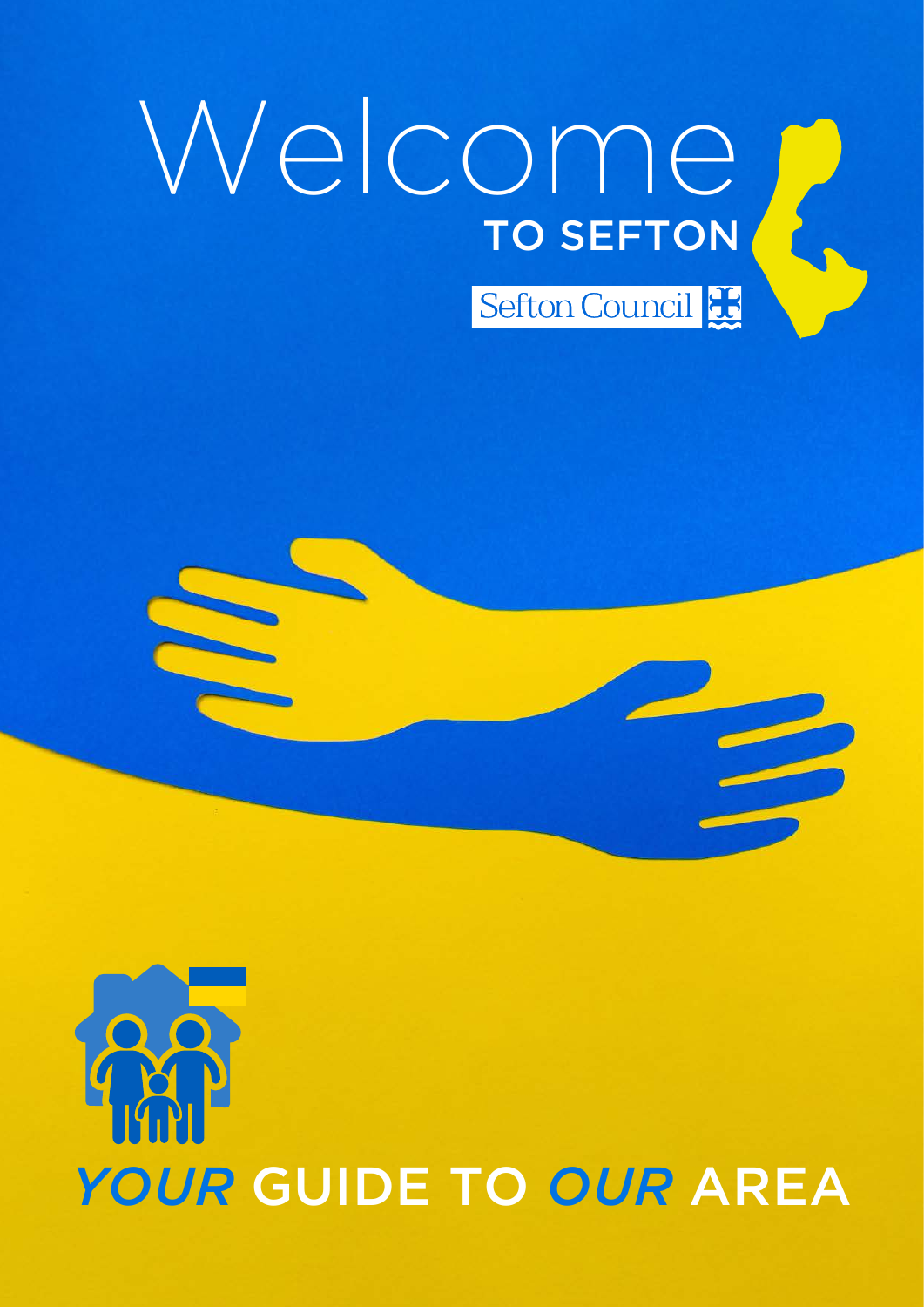## **Contents**

We have worked with our partners to provide you with In this pack you will find some useful information about living in Sefton and contact details for where you can find advice and support. You can find a set of useful Questions and Answers on our website at www.sefton.gov.uk/ukraine-QAs.

Sefton Council # Welcome?

**TO SEFTON** 

The subjects covered include:

If when you are using this document, you find an area we have not covered, you can contact us by emailing HomesforUkraine@sefton.gov.uk or by calling our Contact Centre on 0345 140 0845.

It is open Monday to Thursday - 9am to 5.30pm Fridays - 9am to 5pm.



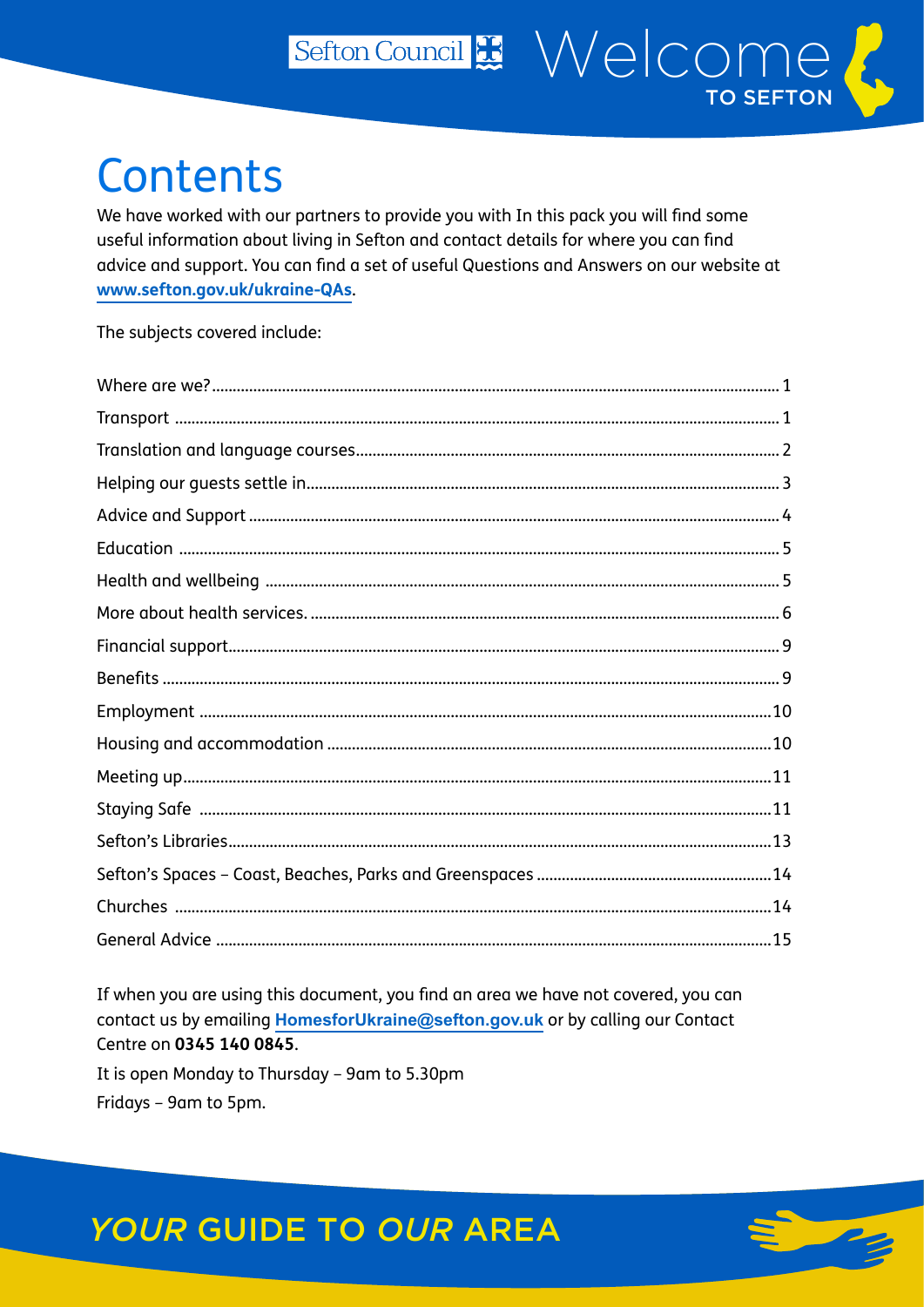

# A Welcome to Sefton from Cllr Ian Maher, Leader of Sefton Metropolitan Borough Council

Sefton Metropolitan Borough Council and our partners offer you a warm welcome.

We appreciate the terrible circumstances in which you are arriving in our Borough. Sefton has a long history of welcoming people fleeing from danger and oppression and we want to do all we can to provide you with a safe place to live as well as the support and services you need.

In this welcome pack, we have pulled together some information about Sefton and Merseyside, and details of where you can find help while living here.

> We hope that eventually you will be able to return in safety to rebuild your homeland but until that time, we want to let you know that Sefton is your home and that you are living among friends.

.fr

**Cllr Ian Maher**  Leader of Sefton Council

Sefton Council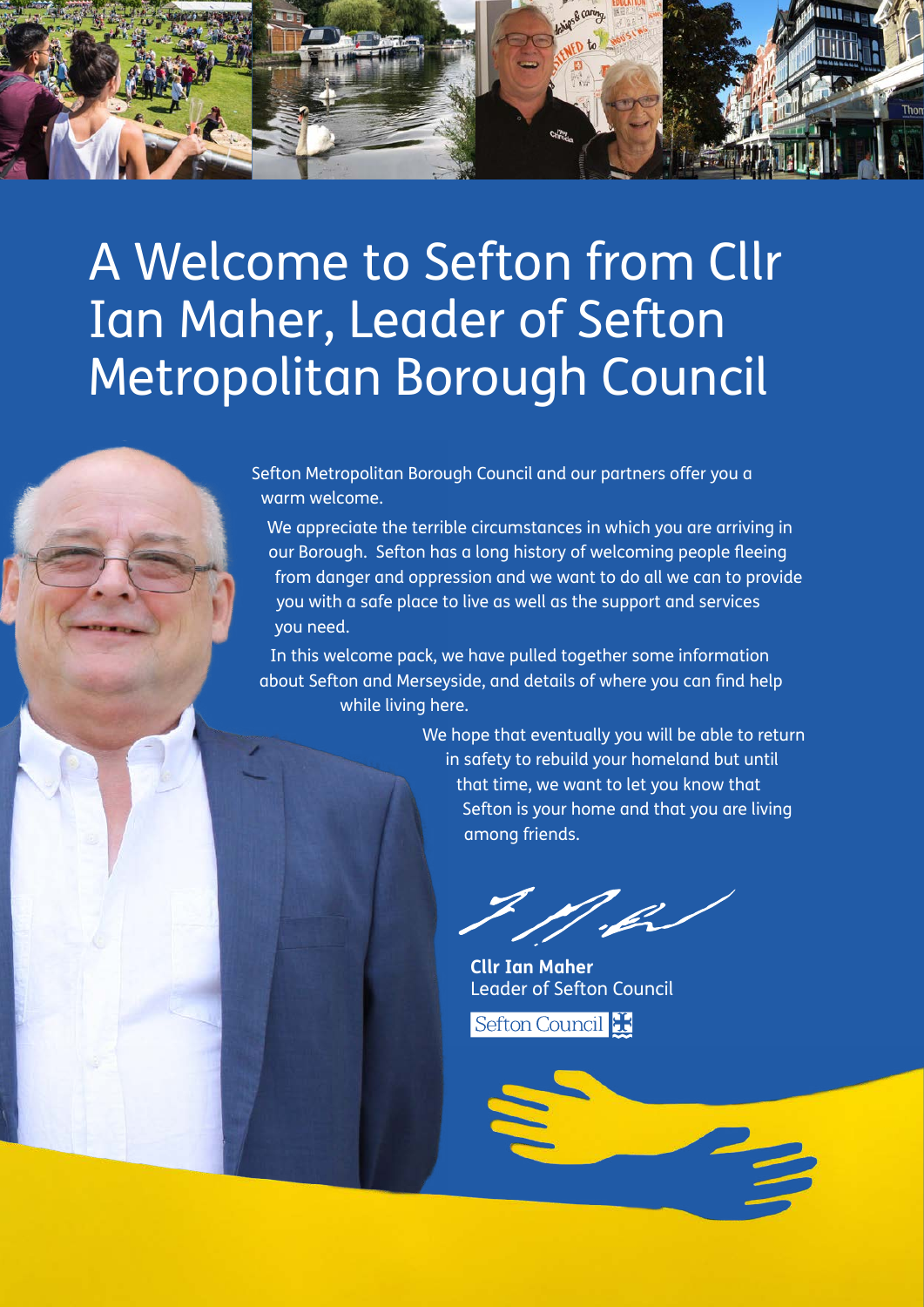<span id="page-3-0"></span>

Sefton Council Nelcome

TO SEFTON

Sefton is in the area of Merseyside in the North-West of England and is part of the Liverpool City Region.

Around 280,000 people live in Sefton, which covers 15,000 hectares.

The Borough is famous for its stunning 22-mile Nature Coast which features beautiful beaches, stunning sand dunes, woodlands and wetlands. It is ecologically important and a site of Special Scientific Interests because of the rare habitats and species it supports.

In the south of Sefton, the main towns are Bootle, Formby, Crosby and Maghull and the industrial and commercial heart of Sefton containing the busy Port of Liverpool.

To the north, there is Southport which is a classic English seaside resort well known with its emphasis on the floral displays of its parks and gardens and its annual events.

As well as its coastline, Sefton has plenty of countryside, greenspaces and parks to visit. Sefton is easily accessible by road, rail, sea and air and is served by regular Merseyrail train services running north to south through the Borough and comprehensive bus services.

## **Transport**

To help Ukrainian nationals travelling to the UK, train companies across the UK, including Merseyrail, are offering free onward travel on train services to a safe place for people arriving into the region from Ukraine.

They will just need to show their Ukrainian passport and a boarding pass or ticket showing their arrival into the UK. They then have 48 hours from arrival in the UK to complete their journey.

PAGE 1

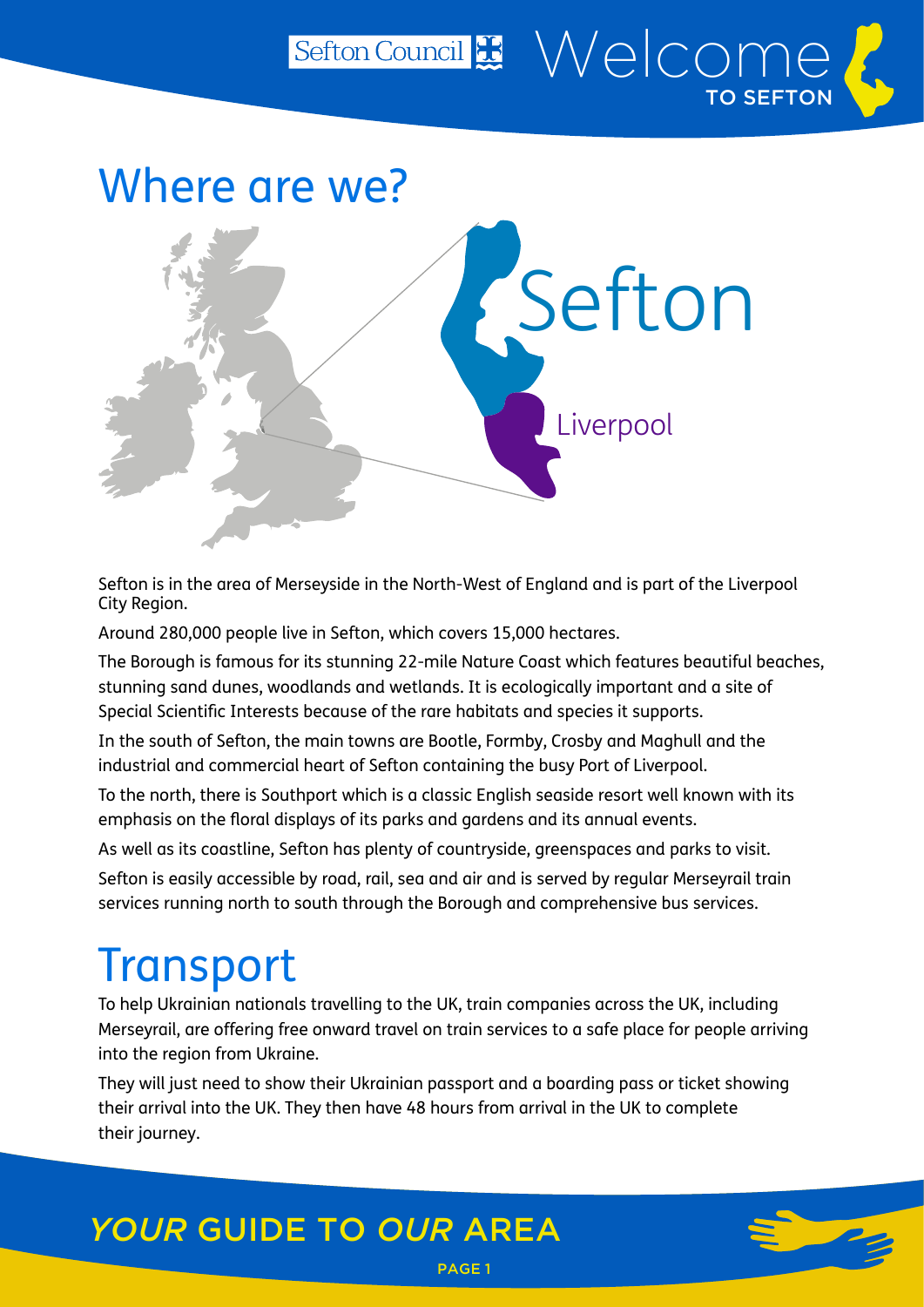Sefton Council # Welcome

TO SEFTON

<span id="page-4-0"></span>Those arriving at Liverpool John Lennon Airport will be able to use their Ukrainian passport and a boarding pass or ticket showing their arrival into the UK on Arriva bus services to connect with the rail network to complete their 'arrival' journey within the 48-hour period.

You can find details of:

- local bus and train services from Merseytravel at **[www.merseytravel.gov.uk](http://www.merseytravel.gov.uk)**
- national rail services at **[www.nationalrail.co.uk](http://www.nationalrail.co.uk)**
- services and facilities at Liverpool John Lennon Airport at **[www.liverpoolairport.com](http://www.liverpoolairport.com)**

#### **Young people (5-18)**

Children aged under 5, travel free on buses, trains and ferries in Merseyside.

Young people aged 5 to 18 can buy Merseytravel's young people's tickets. This gives half price travel on buses and trains in Merseyside.

Find out more about local travel for young people at **[www.merseytravel.gov.uk/tickets-and](http://www.merseytravel.gov.uk/tickets-and-pricing/young-people-(5-18)/)[pricing/young-people-\(5-18\)/](http://www.merseytravel.gov.uk/tickets-and-pricing/young-people-(5-18)/)**

#### **Over 60s**

Merseytravel's Over 60s Concessionary Travel Pass provides free travel on local bus and train services to those who are eligible and can meet the criteria, which includes proof of residency in Merseyside.

Find out more and how to apply at **[www.merseytravel.gov.uk/tickets-and-pricing/over-60s/](http://www.merseytravel.gov.uk/tickets-and-pricing/over-60s/)** . Merseytravel is happy to work with applicants on an individual basis to help them apply if required.

# Translation and language courses

Courses for people for whom English is not their first language are available through the Sefton Community Learning Service.

To find out about courses and arrange a short assessment, to ensure you are placed on the right course according to your level, telephone the SCLS office on 0151 934 4546 or 0151 934 4973.

You can find out more about the Sefton Community Learning Service at **[www.sefton.gov.uk/](http://www.sefton.gov.uk/communitylearning) [communitylearning](http://www.sefton.gov.uk/communitylearning)**

On Sefton Council's website at **[www.sefton.gov.uk](http://www.sefton.gov.uk)** , you can use the Listen and Translate link at the top of every page to open Recite Me software, which will translate the content into

PAGE 2

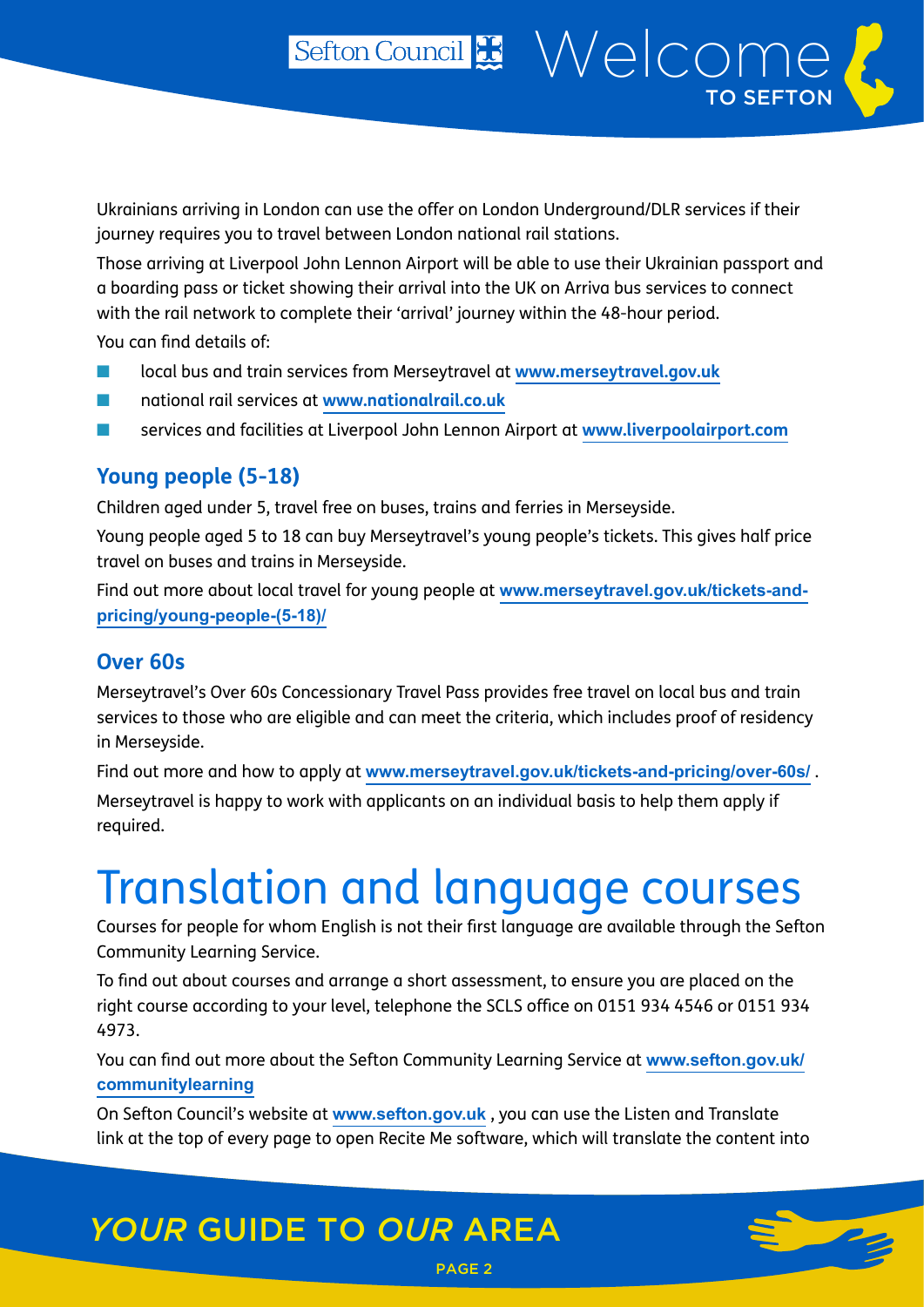<span id="page-5-0"></span>difference languages, increase and decrease the size of the text and change the type-style – including into a Dyslexic-friendly font. It will also read the information out loud in different voices and languages.

**На веб-сайті Sefton Council за адресою [www.sefton.gov.uk](http://www.sefton.gov.uk) ви можете використову вати посилання Listen and Translate у верхній частині кожної сторінки, щоб відкрит и програмне забезпечення Recite Me, яке перекладатиме вміст різними мовами, з більшує та зменшує розмір тексту. і змінити стиль шрифту, в тому числі на шрифт, зручний для дислексії. Він також читатиме інформацію вголос різними голосами т а мовами.**

**На веб-сайте Sefton Council по адресу [www.sefton.gov.uk](http://www.sefton.gov.uk) вы можете использоват ь ссылку «Прослушать и перевести» в верхней части каждой страницы, чтобы отк рыть программное обеспечение Recite Me, которое будет переводить контент на разные языки, увеличивать и уменьшать размер текста. и измените стиль шрифт а, в том числе на шрифт, удобный для Dyslexic. Он также будет читать информаци ю вслух разными голосами и языками.**

# Helping our guests settle in

Thank you again to our sponsors for offering a home to people fleeing the war in their homeland of Ukraine.

As you will appreciate, it is likely that they when they arrive, your Ukrainian guests are just going to want to experience normality and security for a while.

Please try to give your guests space and time to feel they have a safe place of their own and where they can store any belongings on a permanent basis albeit just for the duration of their stay.

After all, we all know how important it is to know where our toothbrush, comb and 'stuff' are. As a sponsor, please try to make sure your quests are comfortable in their accommodation and that they feel as 'at home' as possible.

Although your guests are likely to want peace and quiet initially, access to a mobile phone and the Internet will help them can stay in touch with their family and friends.

That peace and quiet will also mean that your guests probably won't want to draw too much attention to their arrival or presence. Please remember their need for privacy when using social

PAGE 3

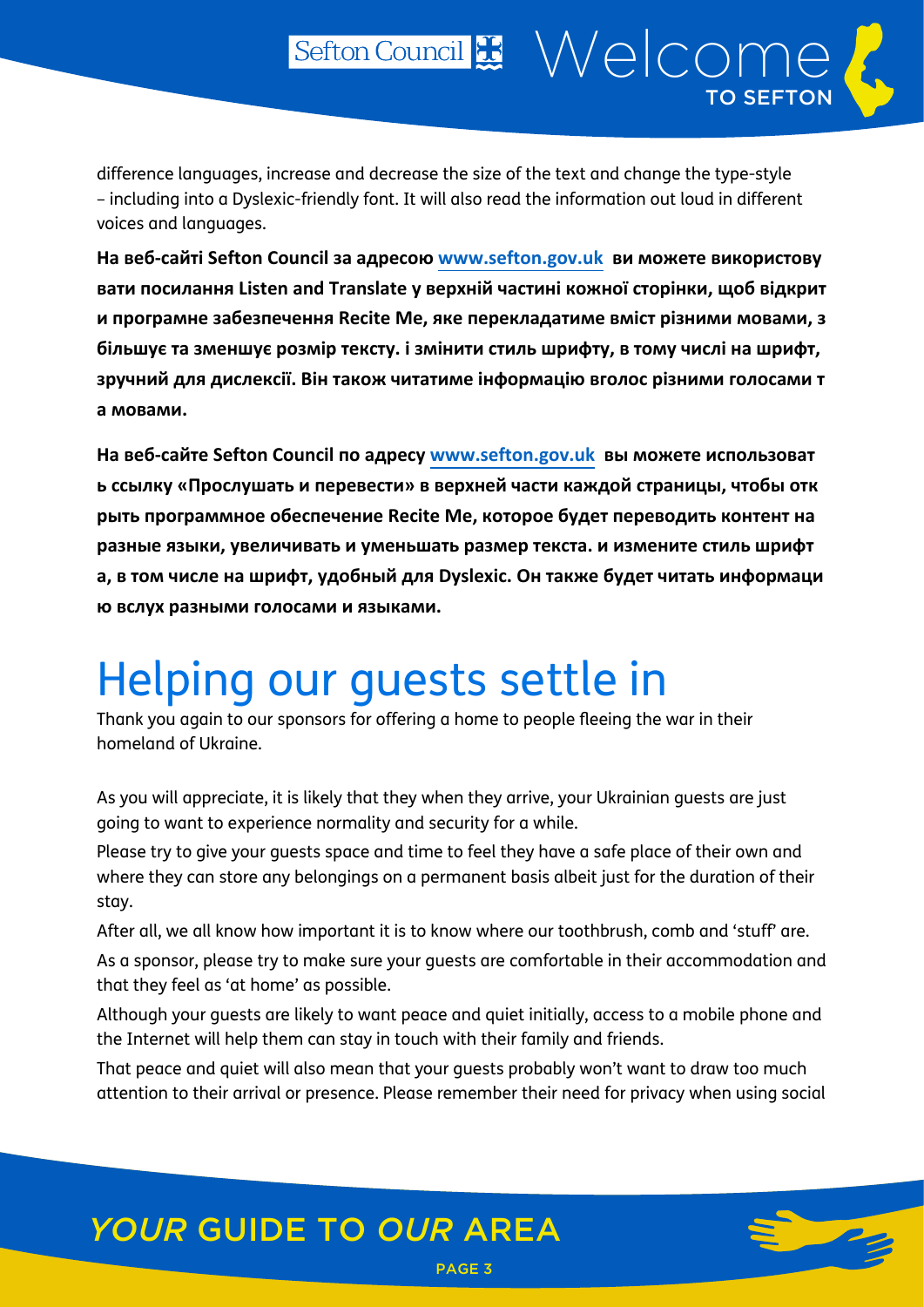<span id="page-6-0"></span>When they are ready to venture further afield, don't forget to help your guests familiarise themselves with your local area. Practical advice on how to get around such as where to catch buses and trains could be important.

Sefton Council # Welcome

TO SEFTON

If you are concerned about your guests' physical or mental health, please use the information on Health in our online Questions and Answers to help them find help, advice and support.

Your guests are also likely to want to contact and meet other Ukrainian people locally and you can find details of where they can do this on page 11 of this welcome pack.

# Advice and Support

Sefton Council's website at **[www.sefton.gov.uk](http://www.sefton.gov.uk)** contains a wide range of information on the services and support available in Sefton.

You can use the drop-down 'Residents' menu on the Home Page to find them (see below).



The website includes information on

- social care services for adults, children and families;
- schools, learning and libraries;
- advice and benefits;
- public health;
- jobs and training;
- sport and leisure facilities;
- arts, culture and events:
- coast beaches, countryside and parks;

in the Borough.

PAGE 4

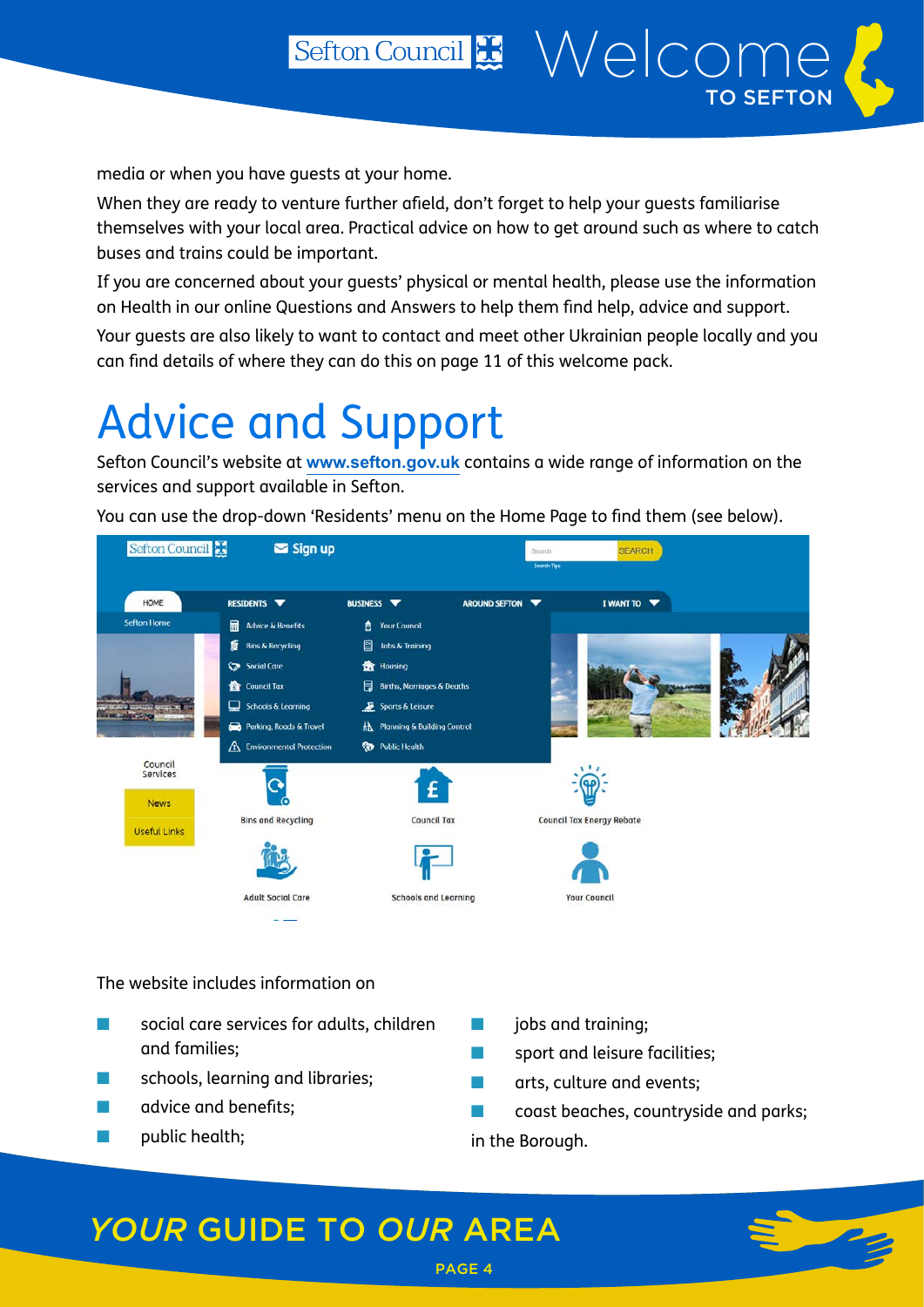Sefton Council # Welcome

TO SEFTON

You can find the Sefton Directory at **<https://www.seftondirectory.com>**

Sefton Council for Voluntary Service (CVS) Here For You online directory includes contact details and service information for all known non-profit organisations and charities in and around Sefton.

There are more than 1,000 Voluntary, Community & Faith (VCF) sector organisations delivering over 3,000 services for residents across Sefton.

You can find the Here for You Directory at **[https://directory.seftoncvs.org.uk](https://directory.seftoncvs.org.uk/)**.

# Education

<span id="page-7-0"></span>educational needs.

All children and young people arriving under the Homes for Ukraine scheme have the right to access education and childcare while in the UK.

Sefton Council is working to find local school places and will work with families arriving from Ukraine to enable children to attend school as soon as possible.

Our Principal Admissions Officer is overseeing the process.

Please email **[iyadmissions@sefton.gov.uk](mailto:iyadmissions@sefton.gov.uk)**. Or you can call 0**151 934 3487**, or **0151 934 3590**. You can find out more about school admission in Sefton at **[www.sefton.gov.uk/school-admissions](http://www.sefton.gov.uk/school-admissions)**

# Health and wellbeing

All Ukrainians arriving in England will be able to access NHS healthcare including GP and nurse consultations, hospital services, and urgent care centres.

National health services are provided by the NHS and lots of information is available at **[www.nhs.uk](http://www.nhs.uk)**

### GP practices

GPs are doctors who can offer medical advice, provide a diagnosis and prescribe medicines.

They might be your first point of contact for many physical and mental health concerns.

Your GP practice is also responsible for coordinating and managing your long-term healthcare and can refer you to specialised hospital services if you need them.

It is best to register with a local GP practice to meet your ongoing health needs.

You may be given a registration form on your arrival in Sefton and details of support to complete it.

You can find a link to download the form at **[www.gov.uk/government/publications/gms1](http://www.gov.uk/government/publications/gms1)**

Each family member should complete a GMS1 registration form, a parent/guardian should complete on behalf of a child under 16.

PAGE 5

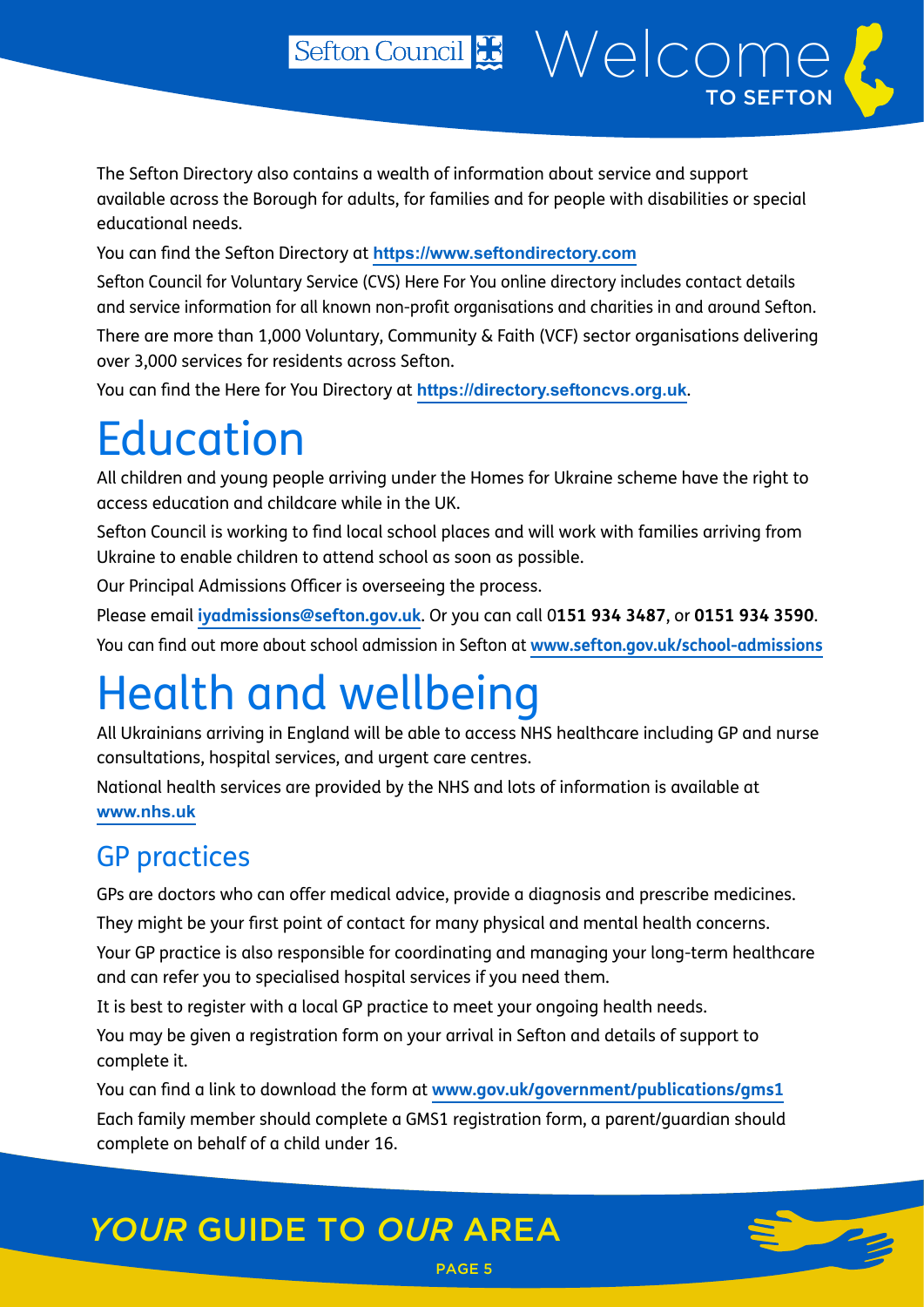Sefton Council # Welcome

TO SEFTON

<span id="page-8-0"></span>The CCG will then co-ordinate the registration at a local GP practice.

If you are unable to download the registration form or if you have any other queries, call our Contact Centre on 0345 140 0845 - Monday to Thursday – 9am to 5.30pm and Fridays – 9am to 5pm.

Here are some of the other local services that can provide you with advice and treatment if you or your family are unwell:

### NHS 111

NHS 111 will direct you to the right advice and support when you need medical help, but it is not an emergency.

You can contact the 24-hour service online at www.111.nhs.uk or free phone by dialling 111.

You can ask for an interpreter in your language by saying "interpreter please".

In emergencies only (e.g. heart attack or severe accident - when you need an ambulance, Police or Fire Brigade urgently) phone 999.

### **Pharmacies**

Pharmacies provide expert health advice on minor illnesses and ailments.

They are qualified healthcare professionals and can offer clinical advice and over-the-counter medicines for a range of minor illnesses, such as sore throats, tummy trouble, aches and pains.

They will let you know if you need to visit a doctor or direct you to other healthcare professionals to make sure you get the help you need. You can find your nearest pharmacy at **[www.nhs.uk/service-search/pharmacy/find-a-pharmacy](http://www.nhs.uk/service-search/pharmacy/find-a-pharmacy).**

# More about health services.

### Walk-in and urgent treatment centres

You can get help for minor illnesses and minor injuries at the walk-in centres in Skelmersdale and Litherland and the urgent treatment centre in Ormskirk.

They are open seven days a week from 8am until 8pm, including Bank Holidays.

You can simply walk in, or you can make an appointment online at [www.111.nhs.uk](http://www.111.nhs.uk) or by calling 111.

More about the centres and their addresses can be found at **[www.southseftonccg.nhs.uk/](http://www.southseftonccg.nhs.uk/your-health-and-services/accessing-health-and-care-services/) [your-health-and-services/accessing-health-and-care-services/](http://www.southseftonccg.nhs.uk/your-health-and-services/accessing-health-and-care-services/)** 

PAGE 6

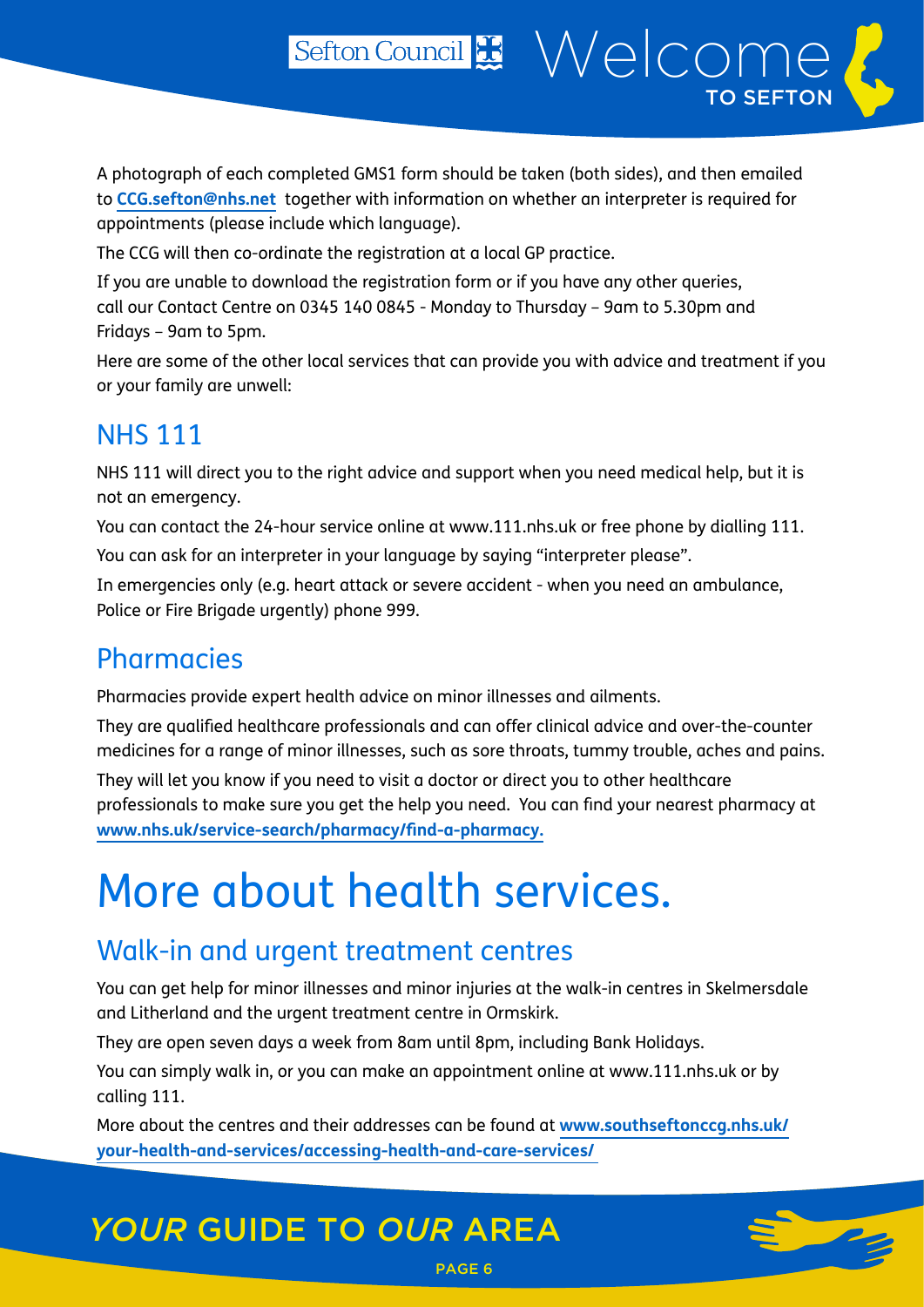You can get teeth and eye care by searching for your nearest dentist and optician at the following links:

Sefton Council Nelcome

TO SEFTON

- Find a dentist **[www.nhs.uk/service-search/find-a-dentist](https://www.nhs.uk/service-search/find-a-dentist)**
- Find an optician **[www.nhs.uk/using-the-nhs/nhs-services/opticians/](http://www.nhs.uk/using-the-nhs/nhs-services/opticians/)**

If your tooth is painful, you should call 111 for Urgent Dental Care Services

### Emergency hospital services

Call 999 if someone is seriously ill or injured and their life is at risk.

The telephone operator will advise you what to do or where to go next.

An ambulance may be sent to provide treatment or transport the patient to hospital. Hospital Accident and Emergency (A&E) departments are open 24 hours every day of the year. You

can access these services directly and without an appointment at [www.nhs.uk/nhs-services/](http://www.nhs.uk/nhs-services/urgent-and-emergency-care-services/when-to-call-999/) [urgent-and-emergency-care-services/when-to-call-999/](http://www.nhs.uk/nhs-services/urgent-and-emergency-care-services/when-to-call-999/)

### Emergency mental health

If you have seriously harmed yourself or are about to do so, call 999 for an ambulance or go straight to A&E.

If you are thinking about suicide, talk to someone at the Samaritans by calling 116 123.

*Other ways to get support for your mental health and wellbeing*

- GP practices can advise on mental health support for you or your family and refer you to specialist services if you need them.
- Talking Matters is a free, confidential service to help deal with common mental health difficulties for those registered with a GP in Sefton. Call them on 0300 303 2708 or go to **[www.mhm.org.uk/talking-matters-sefton](http://www.mhm.org.uk/talking-matters-sefton)**.
- For practical tips and expert advice to improve your mental health, you can also visit www.kindtoyourmind.org.
- There's also a free, confidential, 24/7 text message support service for anyone who is feeling overwhelmed or is struggling to cope. Text HEAL to 85258.
- For anyone over 16 in need of urgent mental health support, as they no longer feel able to cope or be in control of their situation, there is a free 24-hour telephone service on 0800 145 6570.

PAGE 7

For practical tips and expert advice to improve your mental health, you can also visit [www.kindtoyourmind.org](http://www.kindtoyourmind.org).

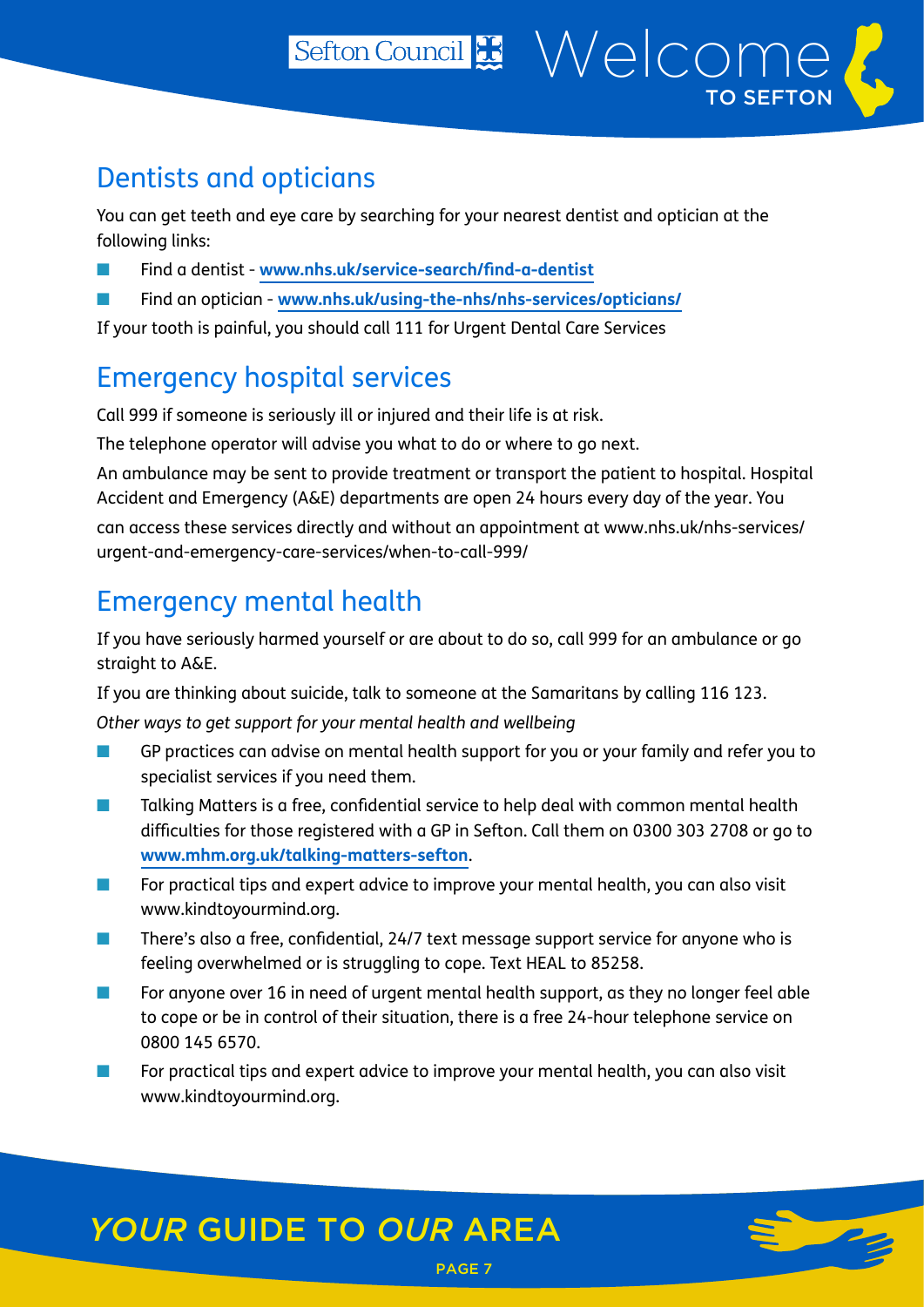Sefton Council & Welcome TO SEFTON

### Services for children and young people

#### **Mental health services for children and young people**

Useful resources to support mental health and wellbeing for children and young people can be found at **[www.seftonliverpoolcamhs.com](http://www.seftonliverpoolcamhs.com)**.

Young people aged 14 and over and their parents or carers can also make a referral to Sefton & Liverpool Children and Adolescent Mental Health Services (CAMHS) at **[www.seftonliverpoolcamhs.com](http://www.seftonliverpoolcamhs.com)**.

#### **Symptom checker**

Health experts at Alder Hey Children's Hospital have developed an online symptom checker to help parents and carers understand common symptoms in children and when to seek further help.

The Symptom Checker is at **[www.alderhey.nhs.uk/symptom-checker](http://www.alderhey.nhs.uk/symptom-checker)**.

#### **Healthy Child Programme**

Health visitors work with all babies and their parents or carers from birth to five years to make sure that they can access all the health services they need.

Infant feeding coordinators work alongside health visitors to support new parents with feeding and weaning advice. Health support is also available in schools for children and young people. School nurses work with the immunisation team to do this.

You can find more information about how to access services, and contact details, at **[www.sefton.gov.uk/health-services](http://www.sefton.gov.uk/health-services)**.

#### **Young Carers**

If you are aged between 5 and 17 years of age and looking after someone in your family who couldn't manage without you, you are a young carer.

You can find information for Young Carers at **[www.sefton-carers.org.uk/index.php/young-carers-service](http://www.sefton-carers.org.uk/index.php/young-carers-service)**

### **Living Well Sefton**

Living Well Sefton is a FREE service with a focus on supporting people with issues that may be affecting their health and wellbeing.

It is a collaboration of various Sefton organisations with the expertise and knowledge to help. You can find out more about Living Well Sefton at **[www.livingwellsefton.org.uk](http://www.livingwellsefton.org.uk)**

PAGE 8

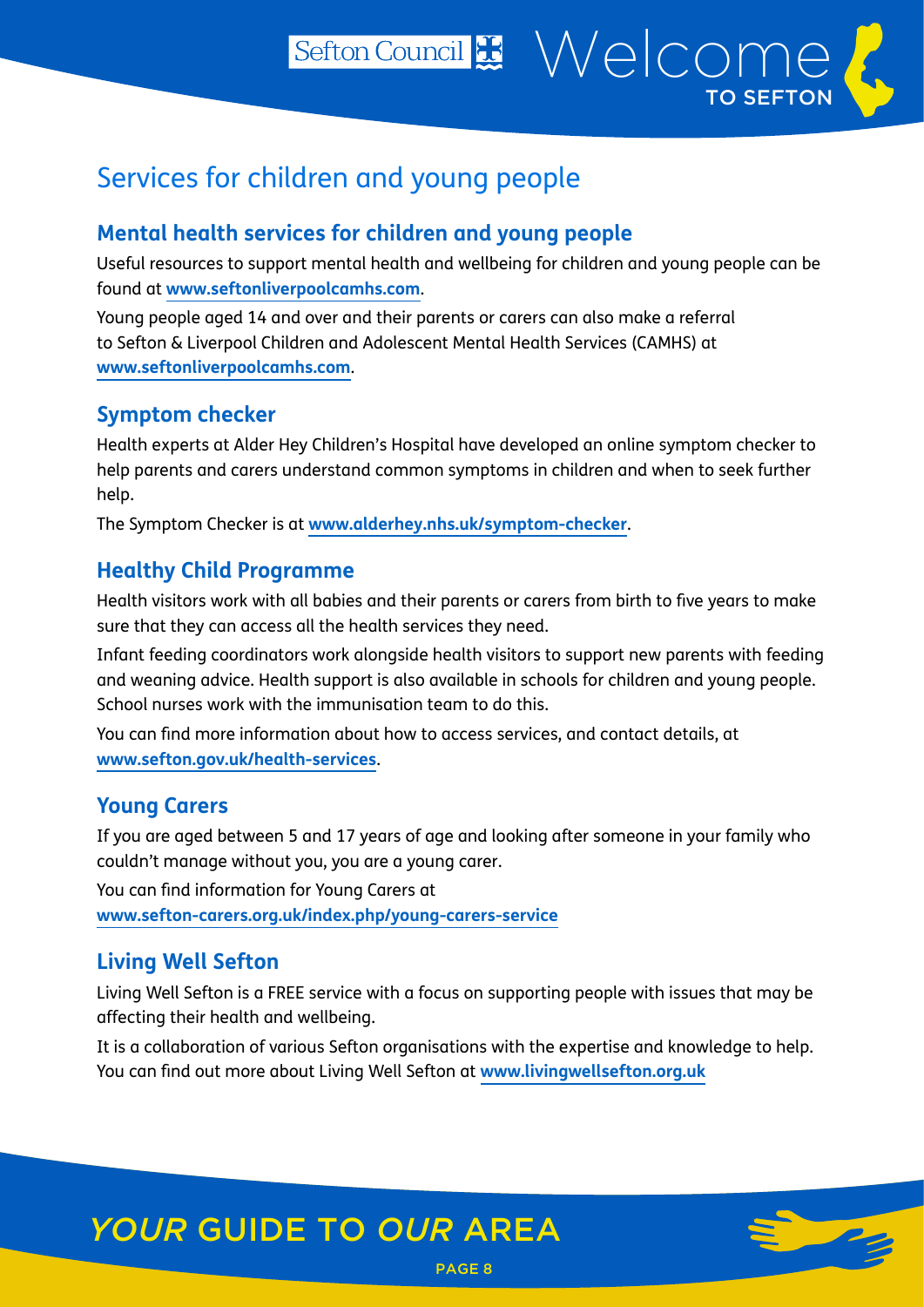# <span id="page-11-0"></span>Financial support

To access the payment each guest, over the age of 16, will have a prepaid card account set up in their name. This is a bank account and can be used at ATMs, in shops, to receive payments etc.

Sefton Council Nelcome

TO SEFTON

Under-16s will also receive the £200 payment that will be issued onto a guardian's card.

To complete the registration for this card account, the Homes For Ukraine team will send the sponsor an initial payment form for the sponsor to fill out and return when your guests arrive. The team will then notify Sefton Carer's Centre that the guests have arrived in Sefton.

Guests or their sponsors will then be contacted by Sefton Carer's Centre by telephone or email to arrange collection of their card and appropriate monies.

Find out more about Sefton Carers Centre **[www.sefton-carers.org.uk](http://www.sefton-carers.org.uk)**

## **Benefits**

Ukrainians arriving under the scheme may also be able to claim UK benefits including:

- Universal Credit a payment for those of working age, to help with your living costs if you're on a low income. You could be working (including self-employed or part time) or be out of work;
- Pension Credit extra money to help with your living costs if you're over State Pension age which is 66 in the UK and on a low income;
- Disability benefits extra money to help with additional costs for those who have a longterm physical or mental health condition or disability;
- Carer's Allowance extra money if you care for someone at least 35 hours a week.

Advice about entitlement to Benefits and applying for them is available from the Council's Welfare Rights team.

You can find out more or contact them at **[www.sefton.gov.uk/welfare-rights](http://www.sefton.gov.uk/welfare-rights)**

### Child Benefit

Anyone coming to the UK under the Ukraine Family Scheme or Homes for Ukraine scheme is entitled to claim Child Benefit immediately, rather than having to wait for the usual 3-month qualifying period.

People who wish to claim should complete a CH2 Child Benefit claim form and submit this by post to the Child Benefit office. The address is included on the form.

They should provide an original birth certificate and the passport or travel document used to enter the UK.

Where this documentation is not immediately available, people are advised to include a note in their claim and someone from HM Revenue & Customs (HMRC) will be in touch to discuss further.

PAGE 9

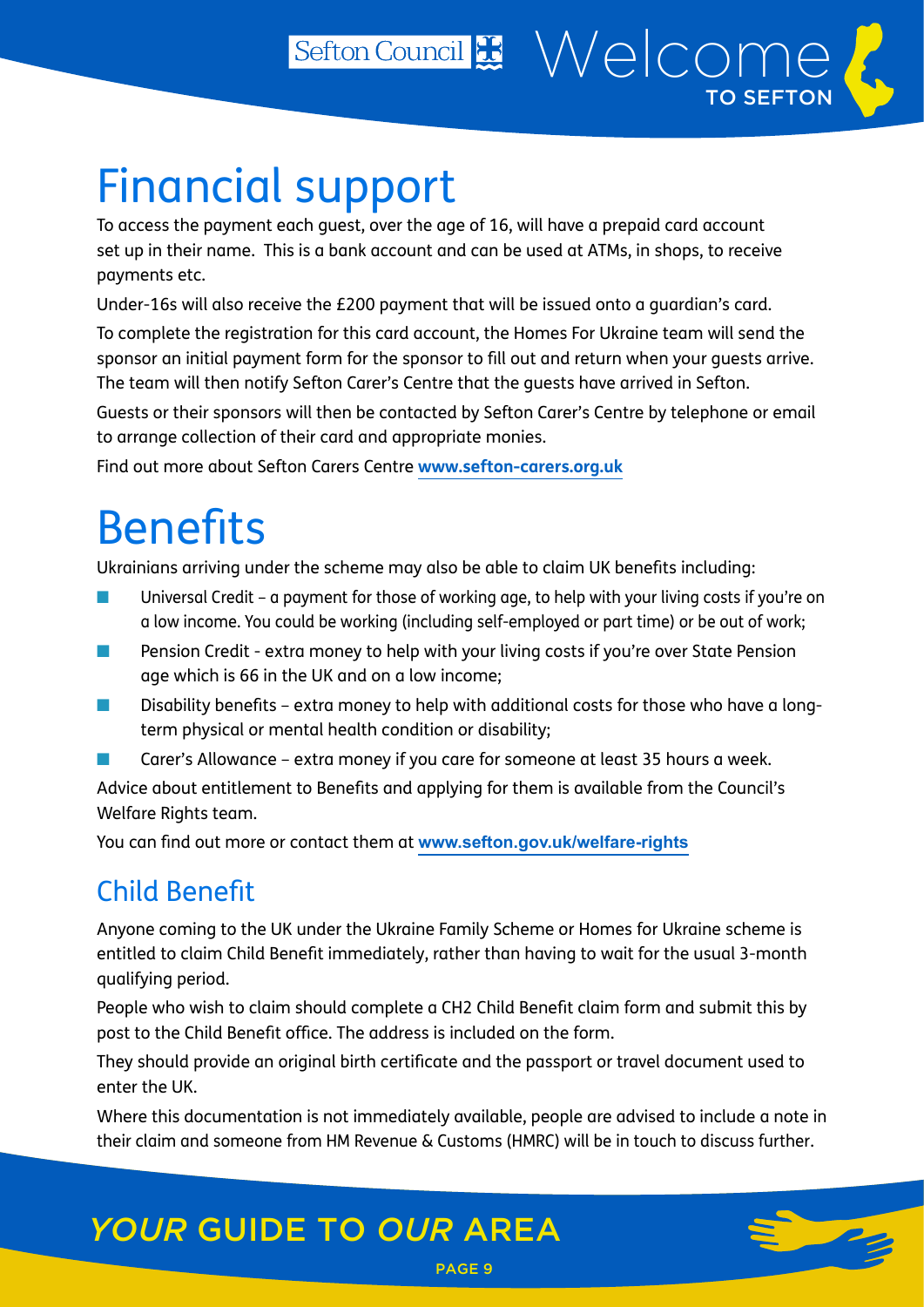<span id="page-12-0"></span>Anyone wanting more information on Child Benefit can visit GOV.UK or call **0300 200 3100** (from inside the UK).

You can find the application form at **[www.gov.uk/government/publications/child-benefit-claim-form-ch2](http://www.gov.uk/government/publications/child-benefit-claim-form-ch2)**.

## Employment

Ukrainians arriving under the Home for Ukraine scheme have the right to live and work in the UK for up to three years.

Sefton@Work offers a range of free and confidential job-related services including employment advice, guidance, job preparation skills and paid work placements.

You can find out more, including information about jobs and training at

#### **[www.seftonatwork.net](http://www.seftonatwork.net)**.

Details of jobs with Sefton Council can be found at **<https://ats-sefton.jgp.co.uk>**

### Volunteering in Sefton

If you are interested in volunteering and getting involved in the local community, the Volunteer Centre Sefton can provide you with links to the latest opportunities available.

You can find details at **[www.volunteeringsefton.org.uk](https://gbr01.safelinks.protection.outlook.com/?url=http%3A%2F%2Fwww.volunteeringsefton.org.uk%2F&data=04%7C01%7CMartin.Driver%40sefton.gov.uk%7Ce29d407a0c5a4c44c9eb08da1bdd53b3%7Cbf3a3387dc954c7d940e49cc2fc9d4f1%7C0%7C0%7C637852934651496348%7CUnknown%7CTWFpbGZsb3d8eyJWIjoiMC4wLjAwMDAiLCJQIjoiV2luMzIiLCJBTiI6Ik1haWwiLCJXVCI6Mn0%3D%7C3000&sdata=HWXbEXi3B1ttwF82JhY7PBhcu1pK3S4tMEWfZkVBds0%3D&reserved=0)**.

To talk to the Volunteer Centre Sefton directly, call **0151 920 0726** or email **[info@volunteeringsefton.org.uk](mailto:info@volunteeringsefton.org.uk)**.

## Housing and accommodation

Through the Homes for Ukraine scheme, sponsors are committed to hosting guests for a minimum of six months, although they may agree with their guests to continue beyond that initial period.

If you don't want to continue the arrangement beyond six months (or at any time after that), you should let your guest know in plenty of time so they can make other arrangements.

Sponsors should aim to give notice two months before the end of the six months (or with two months' notice of any later date).

Guests will have access to public funds and, after leaving your home, will be able to rent a property like anyone else.

If they need to, they'll be able to claim the housing part of Universal Credit or Housing Benefit.

Sefton Council's Homeless Prevention Service can provide advice on moving to affordable and suitable accommodation.

The Homeless Prevention Service can be contacted at **[homeless.prevention@sefton.gov.uk](mailto:homeless.prevention@sefton.gov.uk)** or by calling **07966 698 065** or **07870 379586**.

PAGE 10

## *YOUR* GUIDE TO *OUR* AREA

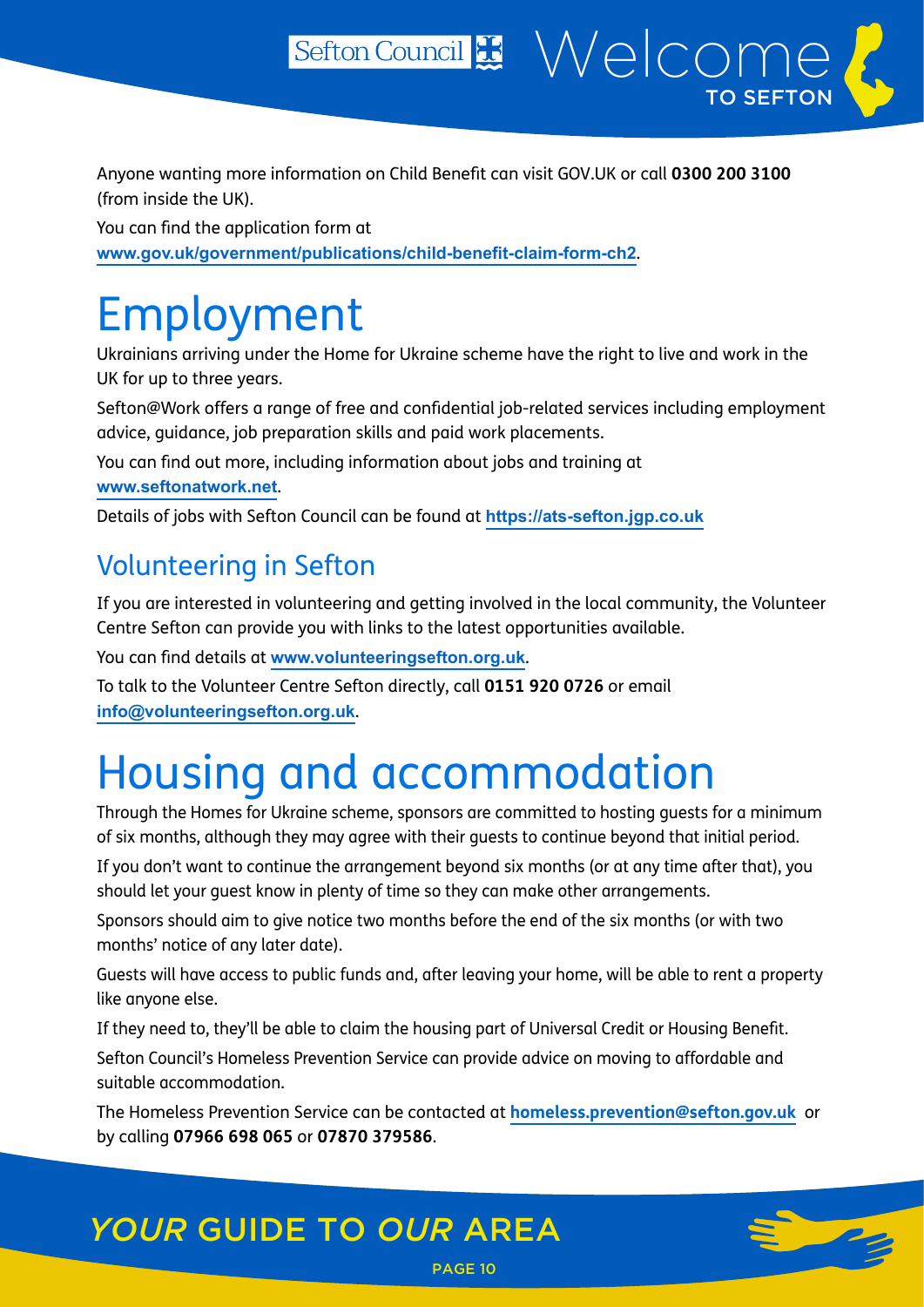<span id="page-13-0"></span>Ukraine Welcome Centres have been set up in North and South Sefton

### **North Sefton**

In North Sefton, the Welcome Centre is at the Victoria Centre, 197a Sussex Road, Southport, PR8 6DG.

Open from 2pm to 4pm on Thursdays, it will provide

- free and fast Wi-Fi for contacting home;
- IT equipment;
- Refreshments;
- benefits advice;
- vouchers:
- **T** contact with agencies:
- food and toiletry bags;
- free clothes store.

#### **South Sefton**

Sefton Council # Welcome

South Sefton's Welcome centre is at South Sefton Methodist Church, Mersey Road, Blundellsands L23 3AE.

TO SEFTON

Opening times for the Ukraine Welcome Centre are currently

Sundays 2pm to 5pm;

- Mondays 10-2;
- Tuesdays 12 noon to 4pm;

but more times can be added if needed.

- As well as having a Community room & kitchen to provide a 'village hall' style place to meet and relax, the Ukraine Welcome Centre can also provide: an Internet café with free Wi-Fi: keep in touch or work and learn online;
- Advice.

# Staying Safe

You can find the Merseyside Police website at **[www.merseyside.police.uk](http://www.merseyside.police.uk/)**.

In an emergency call 999.

Call 101 for non-emergency enquiries.

Information on Victim Care in Sefton can be found at

**<https://victimcaremerseyside.org/help-in-my-area/areas/sefton/>**

Information on how to report Hate Crime incidents can be found at **[www.sefton.gov.uk/hate-crime](http://www.sefton.gov.uk/hate-crime)**

Sefton is also committed to combating modern slavery and encourages residents to report any signs that it might be going on.

PAGE 11

These signs can include:

- A person living at the workplace with the employer
- Someone being housed with multiple people in a cramped living space

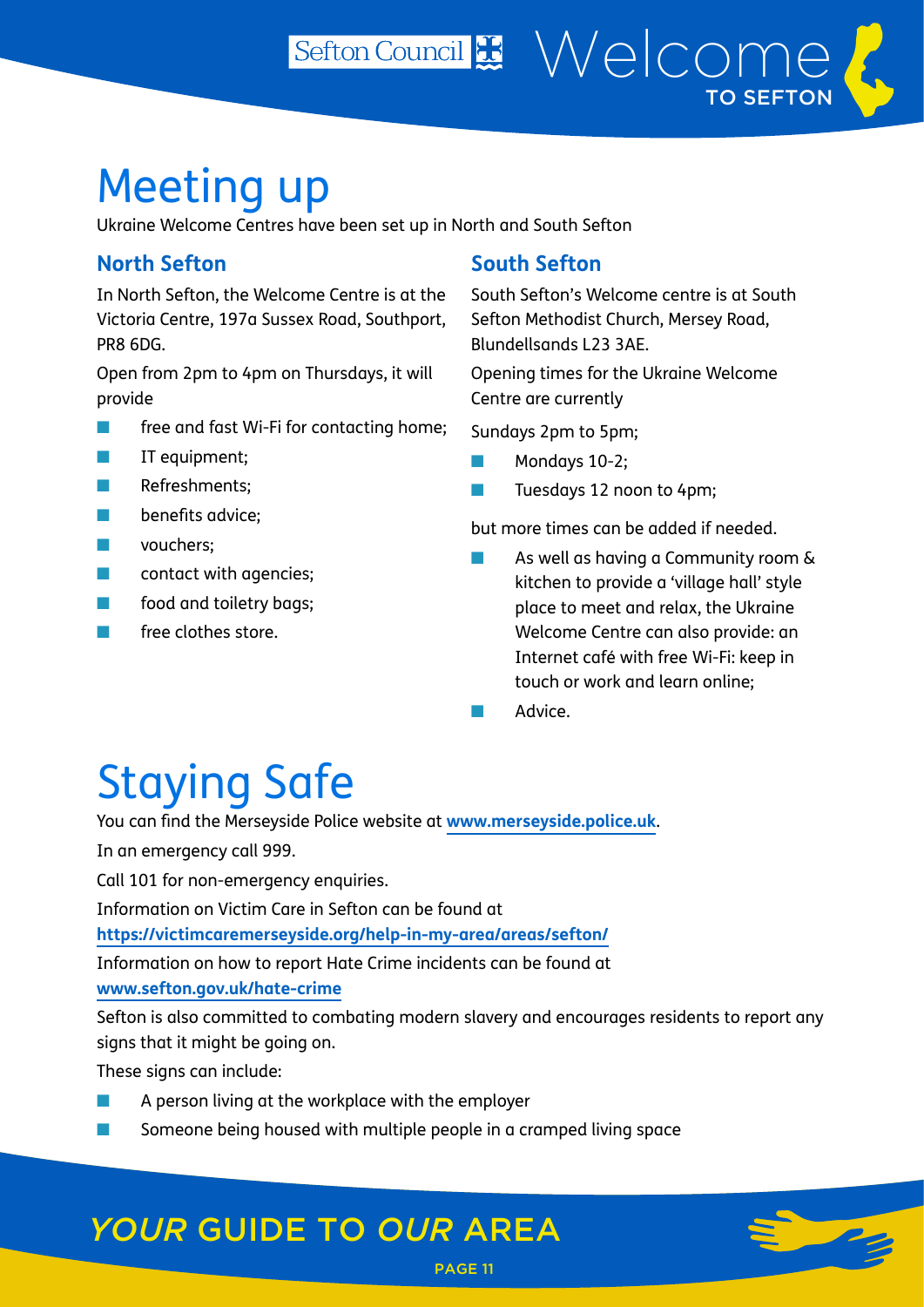- A person who has no identification or travel documents
- Signs of physical abuse and/or psychological effects
- A third party insists on being present or interpreting any conversations

Anyone spotting these or any other signs of modern slavery should contact Sefton Council's Safeguarding team via 0345 140 0845 or Merseyside Police on 101.

To report a crime anonymously please call Crime Stoppers on 0800 555 111.

More information on Modern Slavery and spotting the signs can be found at **<https://www.sefton.gov.uk/safeguardingadults>**

### Raise a Concern about harm, neglect or abuse.

#### **Adults**

If you think someone is:

- being harmed or is at risk of being harmed by someone else or is neglecting themselves;
- living in circumstances (at home or in care) where they are being treated badly or neglected;

please call **0345 140 0845** to report your concerns.

Don't worry if you are not sure. All reports will be looked into and no action will be taken unless it is needed.

Information will be treated as confidential. There may be occasions when some information needs to be shared when it is in the best interest of the abused person or when it is necessary to protect other adults at risk.

You can find out more in our Questions and Answers at

**[www.sefton.gov.uk/ukraine-QAs](https://www.sefton.gov.uk/ukraine-QAs)** 

**Ви можете перекладати інформацію про захист особи, яку ви підозрюєте, що потерпає від насильства** - **[www.sefton.gov.uk/abuse-ukranian](https://www.sefton.gov.uk/abuse-ukranian)** 

**Ви можете перекладати інформацію про захист особи, яку ви підозрюєте, що потерпає від насильства** - **[www.sefton.gov.uk/abuse-russian](https://www.sefton.gov.uk/abuse-russian)**

PAGE 12



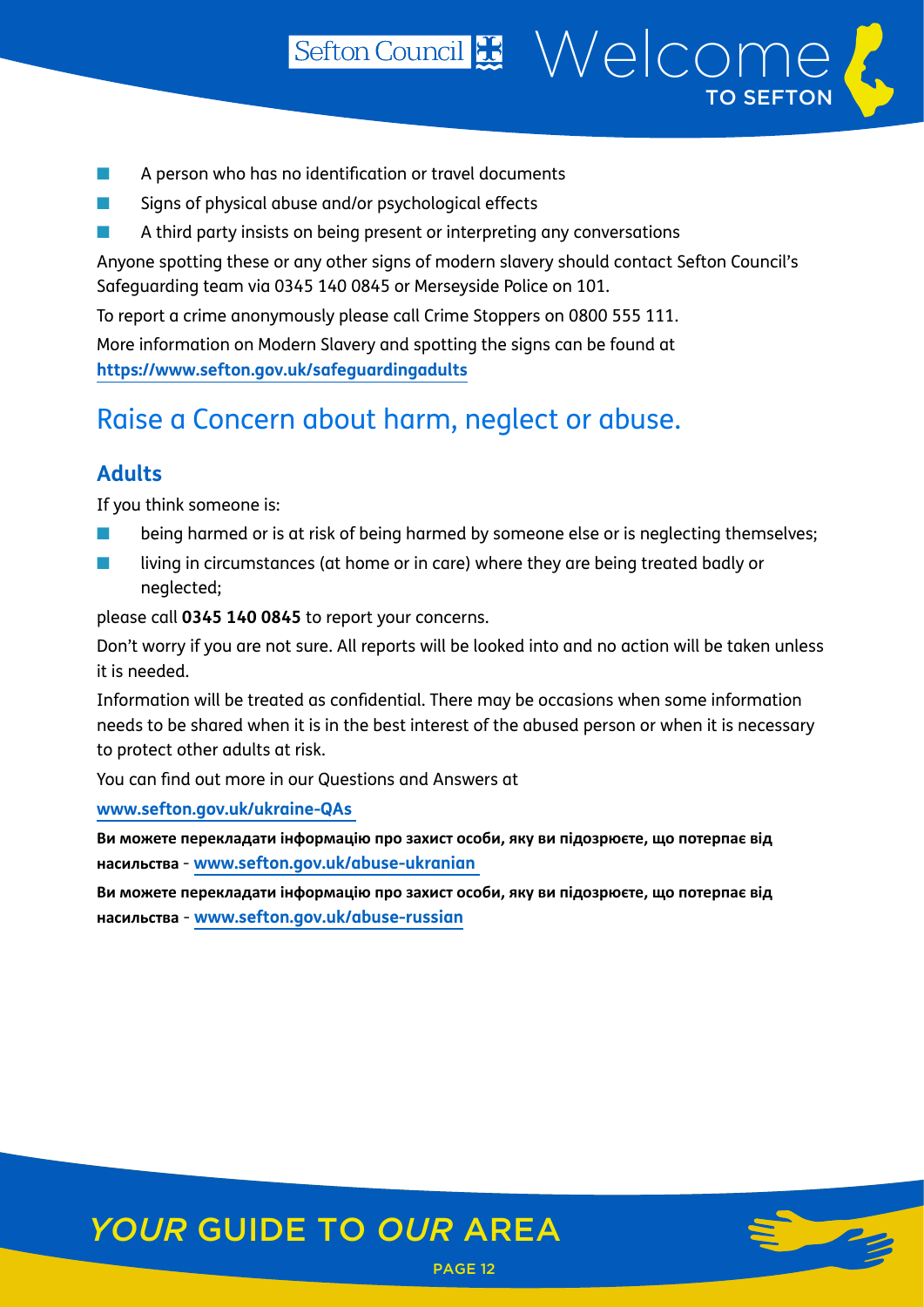#### <span id="page-15-0"></span>**Children**

If you are worried that a child may be suffering significant harm, or if you are concerned that a child has suffered harm, neglect or abuse, please:

- Call our Contact Centre on 0345 140 0845 during the following hours: Monday to Thursday – 9am to 5.30pm Fridays – 9am to 5pm
- Contact the emergency duty team on 0151 934 3555 for urgent advice outside of the above hours, and at weekends.
- If you think a child is in immediate danger, call 999 for police assistance.

We appreciate that making a referral to children's Social Care may be difficult for you. Your concerns will be recorded, and any response carefully considered, and if you would prefer you can remain anonymous.

## Sefton's Libraries

Sefton's libraries offer a wide range of free services including:

- Books standard print and large print, plus talking books on CD to borrow for free.
- Free Internet and Computer access.
- a digital library that includes e-books/e-audio books and PressReader (1000s of newspapers and magazines from across the world which can be translated into most languages)
- Story and Rhyme time for pre-school children, their parents and carers.

#### **Language Learning**

From Wednesday 1st June, we will also have Transparent Language Learning available via our website for library members.

PAGE 13

This is new software that will enable people to learn languages in their native tongue. For example, someone from Ukraine will learn English in Ukrainian.

It will help guests from Ukraine learn English more quickly and is free to use.

Available from Wednesday 1st June.

Find out how you can join for free at **[www.sefton.gov.uk/join-Sefton-libraries](https://www.sefton.gov.uk/join-Sefton-libraries)**  Find your local library at **[www.sefton.gov.uk/join-Sefton-libraries](https://www.sefton.gov.uk/join-Sefton-libraries)**

## *YOUR* GUIDE TO *OUR* AREA

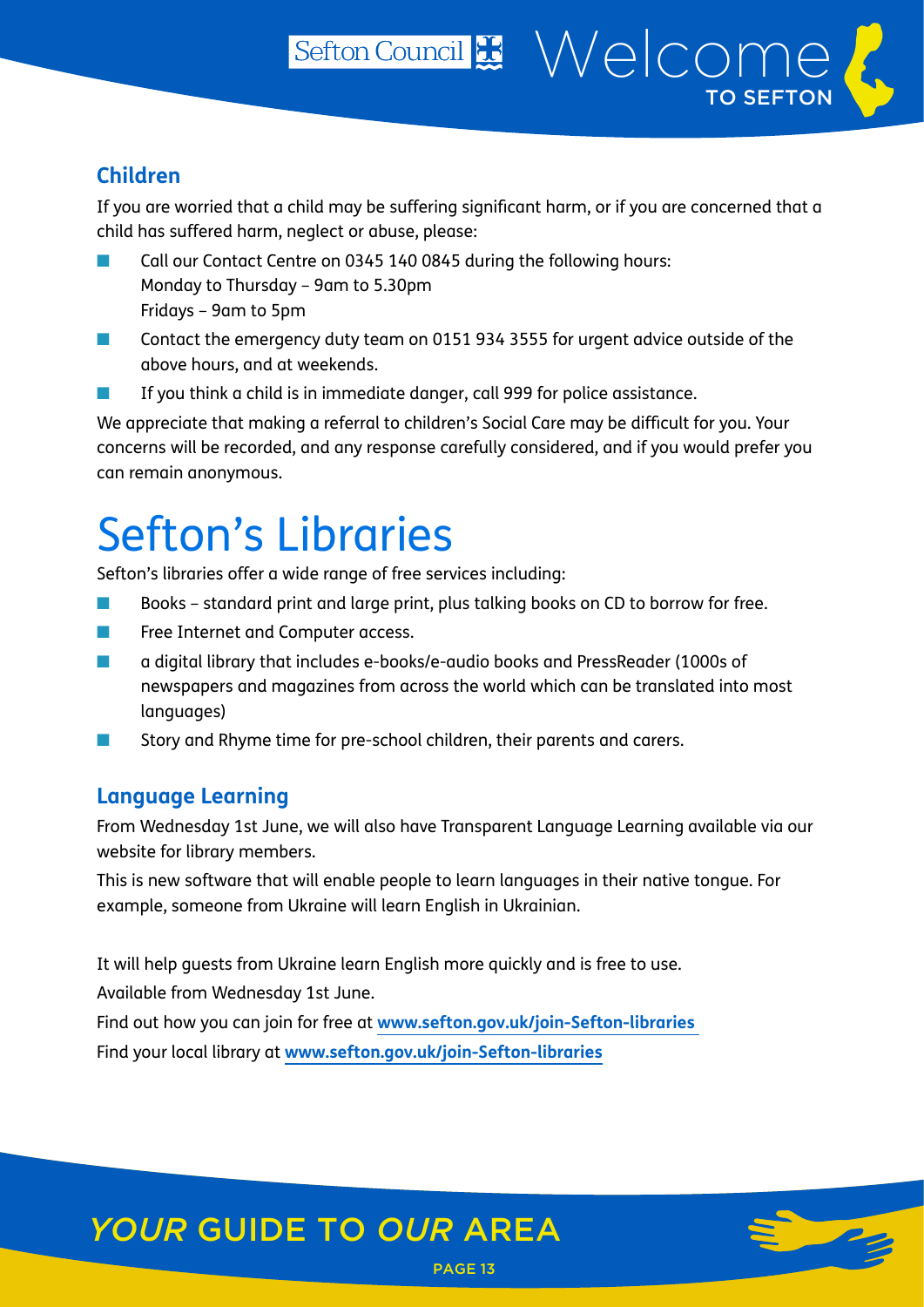# <span id="page-16-0"></span>Sefton's Spaces – Coast, Beaches, Parks and Greenspaces

Sefton's environmentally protected Natural Coast stretches for 22 miles and is a wildlife haven that offers something for everyone. It's much loved by both residents and visitors and a reason many people chose to live and work in the Borough.

It is also home to an incredible array of flora and fauna including one of England's few red squirrel colonies, rare Natterjack Toads and even rarer Sand Lizards. The range of dune habitats and rare species found along Sefton's coast are unique and protected as a site of special scientific interest.

With over 30 main parks, 61 play areas, 183 open spaces, Sefton residents have plenty to enjoy.

Twelve of our parks and greenspaces proudly fly the prestigious Green Flag award! The international award is a sign to the public that the space boasts the highest possible environmental standards, is beautifully maintained and has excellent visitor facilities.

Find out more at **[www.sefton.gov.uk/green-sefton](http://www.sefton.gov.uk/green-sefton)**

# Churches

There is a Ukrainian Catholic Church in Liverpool Its address is

#### **St Sebastian Roman Catholic Church**

Lockerby Road Liverpool L7 0HG

You can find the Ukrainian Catholic Church in Liverpool on Facebook.

You can also find out more at **<https://sites.google.com/site/ukrainianparishinliverpool>**

Sefton CVS provides s links into voluntary, community and faith services within the Borough.

PAGE 14

You can also look for churches and places of worship using the Search facility on the Sefton Council for Voluntary Service (CVS) Here For You online directory at **<https://directory.seftoncvs.org.uk>**.

For more information about Sefton CVS services, visit www.seftoncvs.org.uk Or you can visit **[www.findachurch.co.uk](http://www.findachurch.co.uk)** and enter your postcode.

## *YOUR* GUIDE TO *OUR* AREA

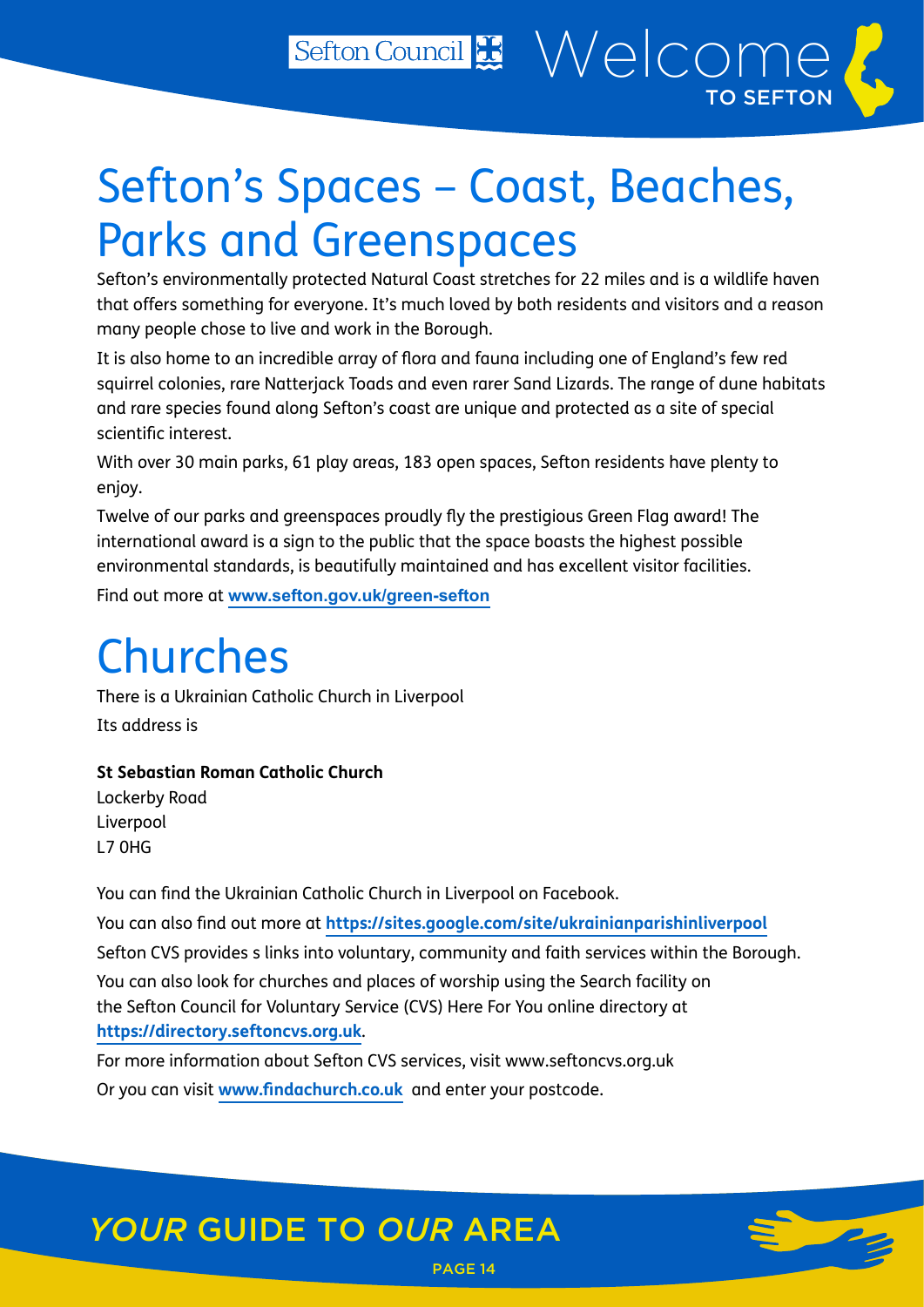## <span id="page-17-0"></span>General Advice

**The Association of Ukrainians in Great Britain** is the largest representative body for Ukrainians and those of Ukrainian descent in the UK. It exists to develop, promote and support the interests of the Ukrainian community in the UK.

Sefton Council Welcome

TO SEFTON

Its website is at **[www.ukrainiansintheuk.info](http://www.ukrainiansintheuk.info)**

**Barnardo's** organisation has set up the **Ukrainian Support Helpline** to provide a holistic support service. The Helpline is available to anyone fleeing the conflict in Ukraine.

Barnardo's Ukrainian Support Helpline: **0800 148 8586**

**[www.barnardos.org.uk/what-we-do/helping-families/ukrainian-helpline](http://www.barnardos.org.uk/what-we-do/helping-families/ukrainian-helpline)**

**Citizen's Advice** offers free, confidential and impartial advice and information on a wide range of subjects.

You can find out more about Citizens Advice Sefton at **[https://seftoncab.org.](https://seftoncab.org.uk)**

## *YOUR* GUIDE TO *OUR* AREA

PAGE 15

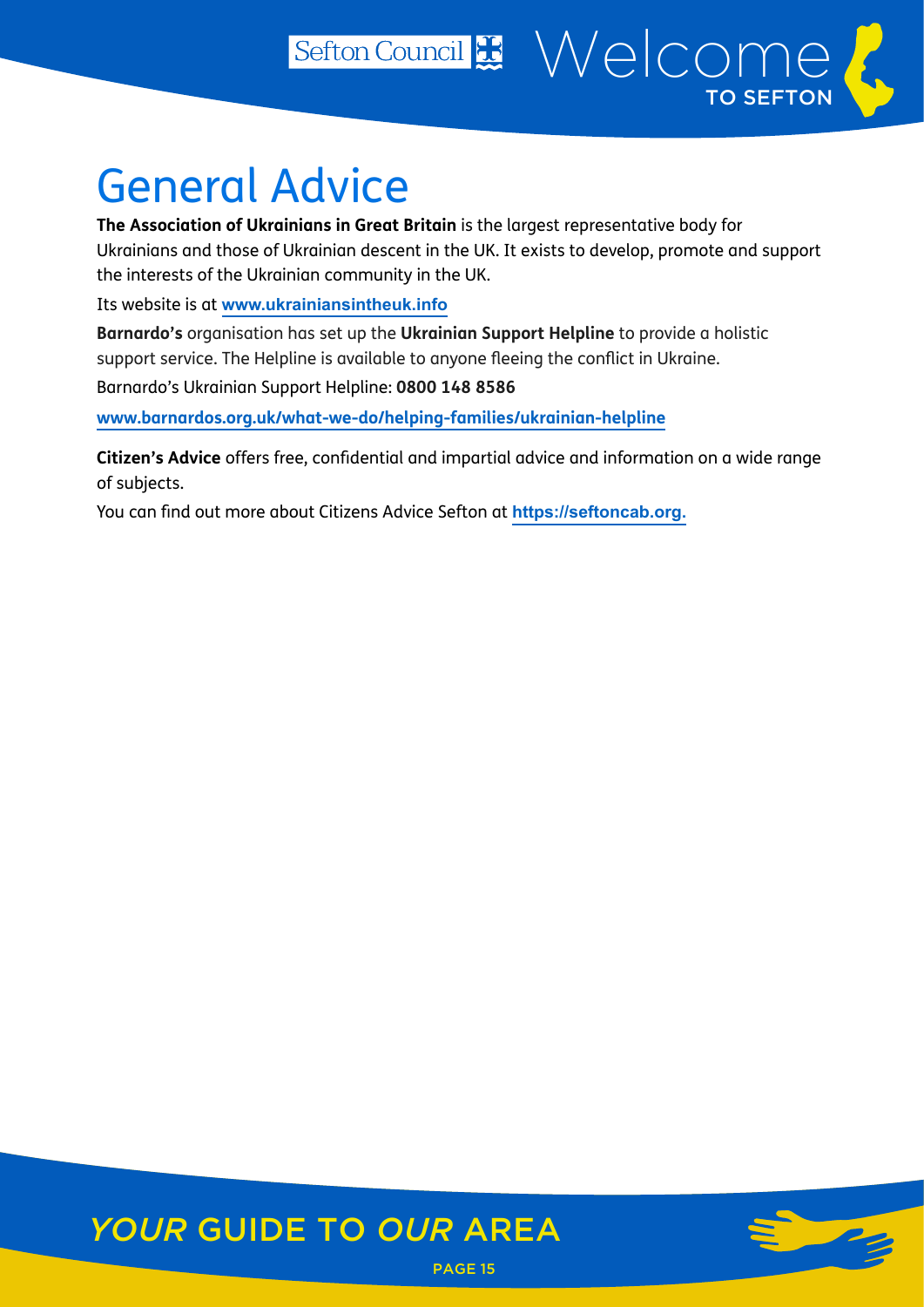

# A message from Cllr Trish Hardy, Sefton Council's Cabinet Member for Communities and Housing

I would like to assure you that all of us at Sefton Council will do all that we can to ensure you have a safe stay in Sefton until the time when you are able to return to Ukraine.

All of us at Sefton Council hope that you have found the information in this pack useful and that it helps to making your time in our Borough as good as it can be.

Of course, while we welcome you warmly to Sefton, we hope that eventually you will be able to return in safety to rebuild your homeland.

But until that time, we want to let you know that: Sefton is your home and that you are living among friends.

**Сефтон — це ваш дім, і ви живете серед друзів.**

**Cllr Trish Hardy** Cabinet Member for Communities and Housing Sefton Council